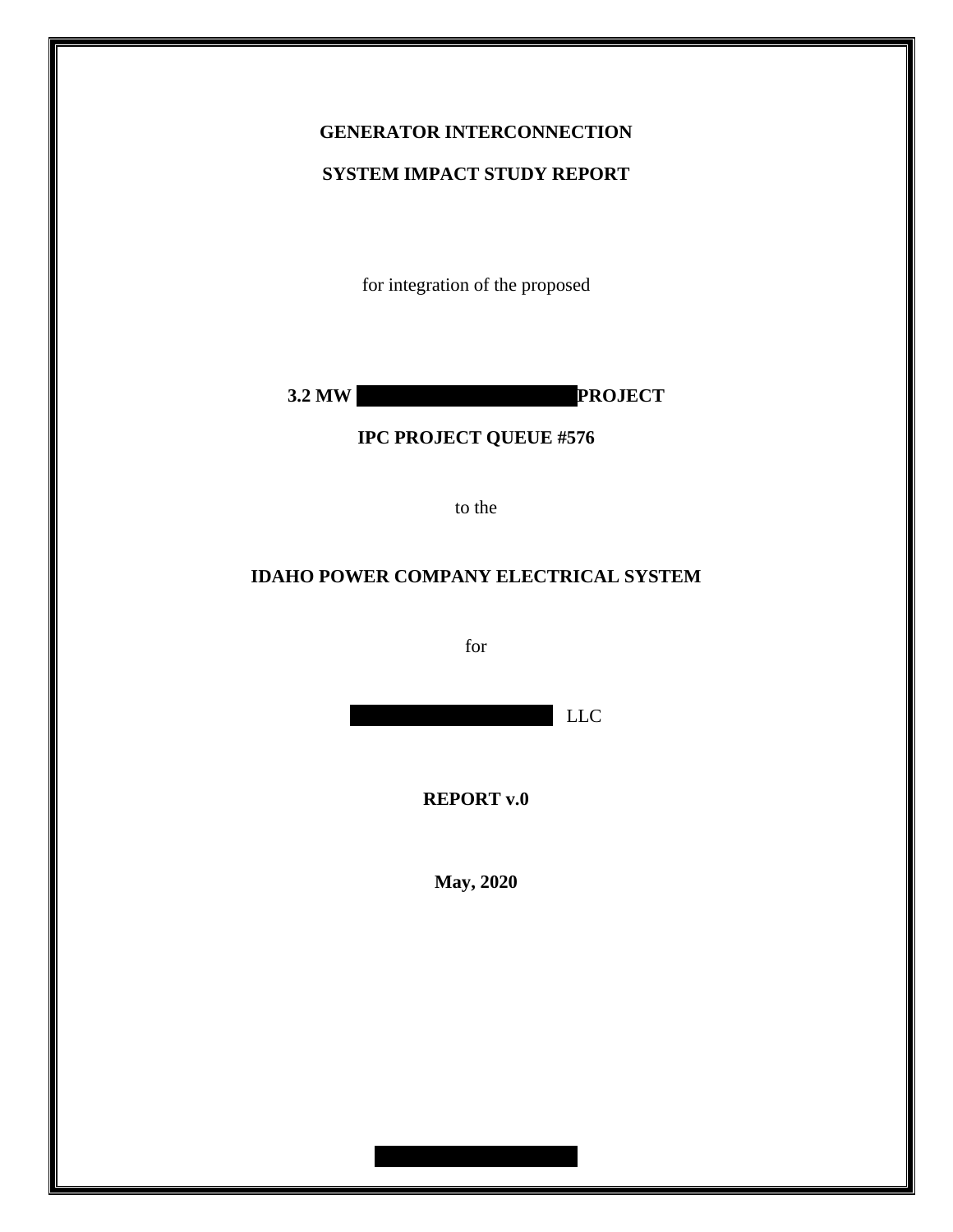# **Revision History**

| Date      | <b>Revision</b>   Initials |     | <b>Summary of Changes</b>     |
|-----------|----------------------------|-----|-------------------------------|
| 5/27/2020 |                            | DLJ | SIS GI #576 – Original issue. |

3.2 MW Project

System Impact Study Report i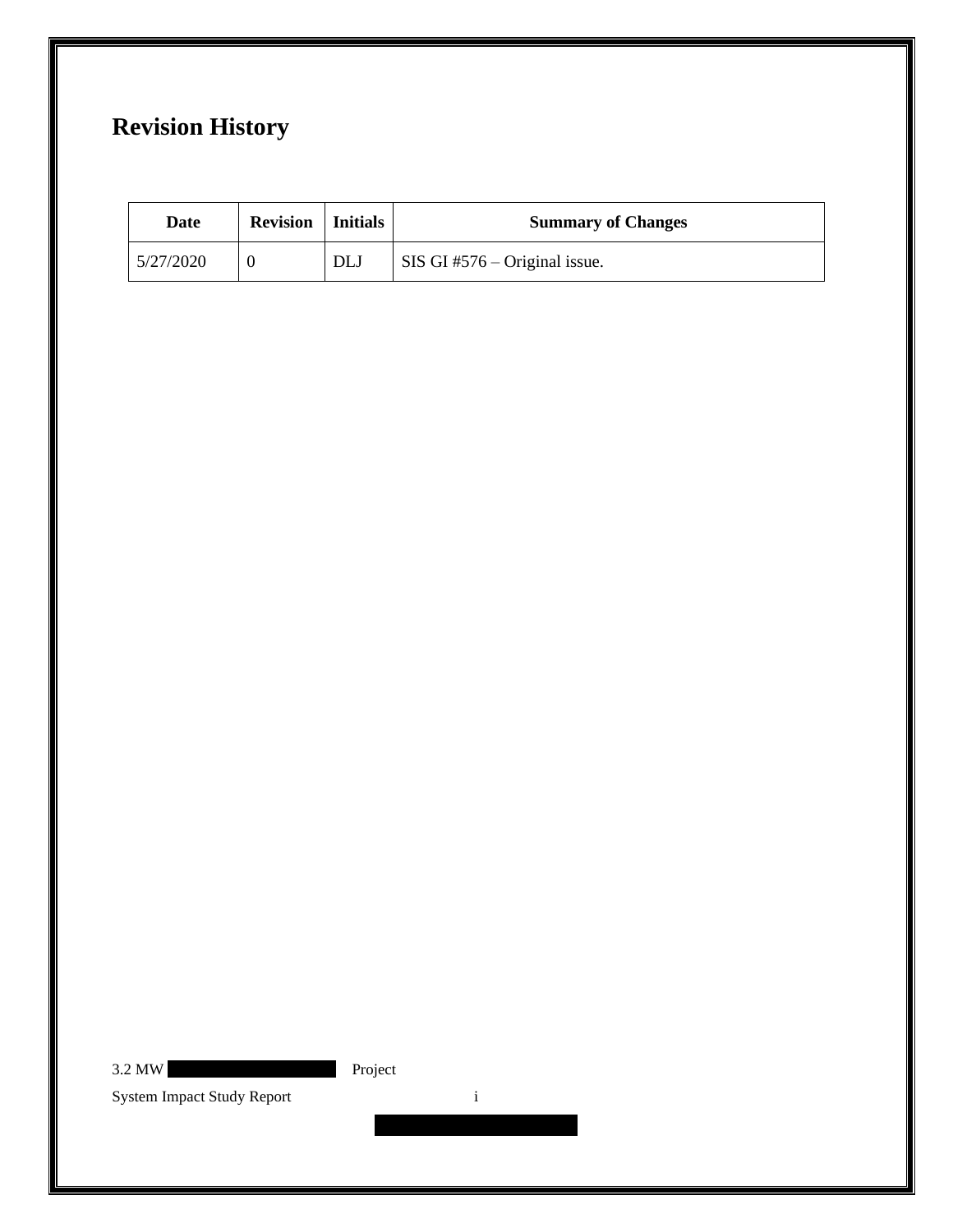# **Table of Contents**

| 1.0                                                                             |  |  |  |  |
|---------------------------------------------------------------------------------|--|--|--|--|
| 2.0                                                                             |  |  |  |  |
| 3.0                                                                             |  |  |  |  |
| 4.0                                                                             |  |  |  |  |
| 5.0                                                                             |  |  |  |  |
| 6.0                                                                             |  |  |  |  |
| 7.0                                                                             |  |  |  |  |
| 9.0                                                                             |  |  |  |  |
| 10.0                                                                            |  |  |  |  |
| 11.0                                                                            |  |  |  |  |
| 12.0                                                                            |  |  |  |  |
| 13.0                                                                            |  |  |  |  |
|                                                                                 |  |  |  |  |
| $A-1.0$                                                                         |  |  |  |  |
| $A-2.0$                                                                         |  |  |  |  |
| $A - 3.0$                                                                       |  |  |  |  |
| $A-4.0$                                                                         |  |  |  |  |
| WECC Coordinated Off-Nominal Frequency Load Shedding and Restoration<br>$A-5.0$ |  |  |  |  |
|                                                                                 |  |  |  |  |

 $3.2$  MW

Project

System Impact Study Report

 $\ddot{\mathbf{i}}$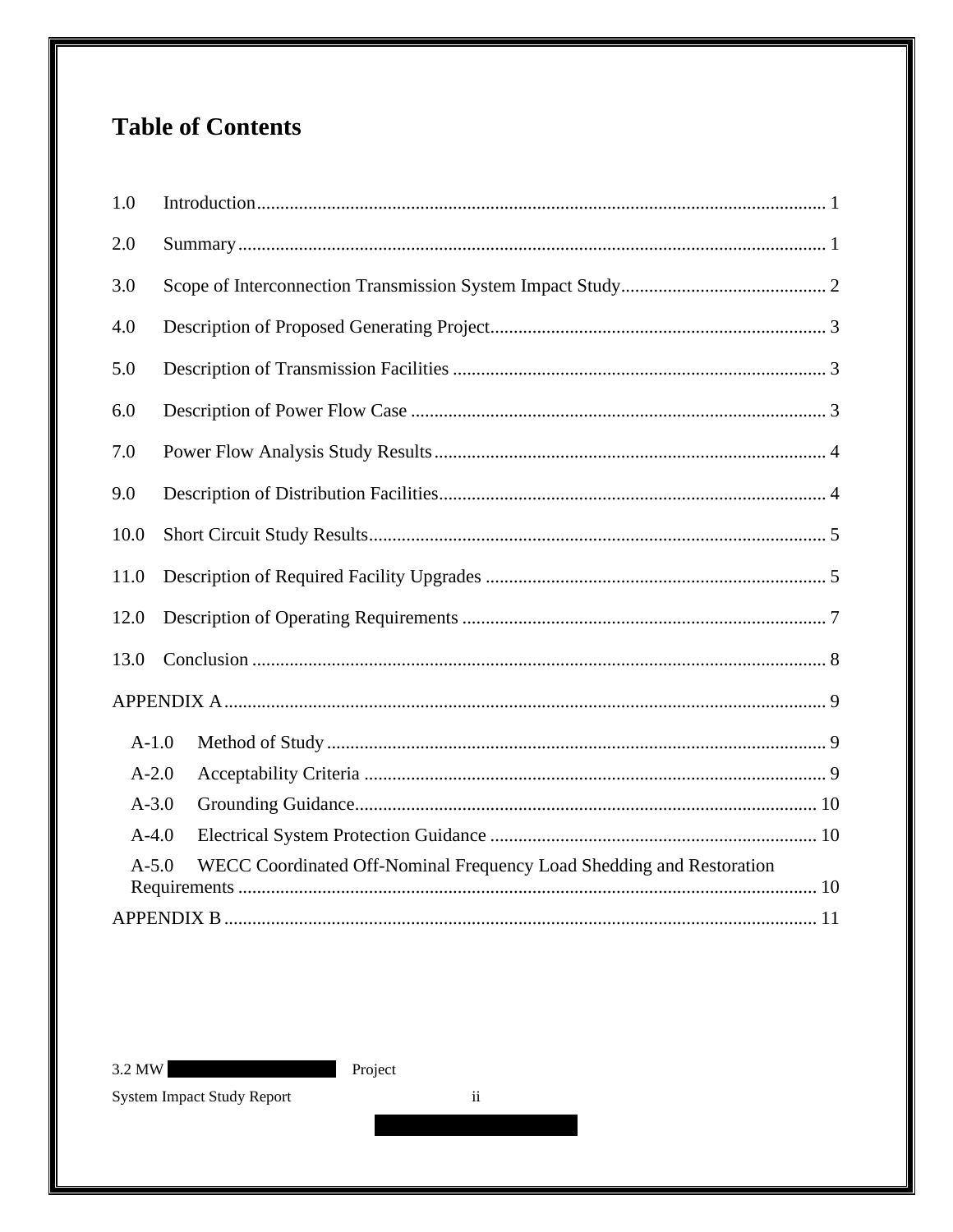# **List of Tables**

# **List of Figures**

| Figure 2: |  |
|-----------|--|

3.2 MW Project

System Impact Study Report iii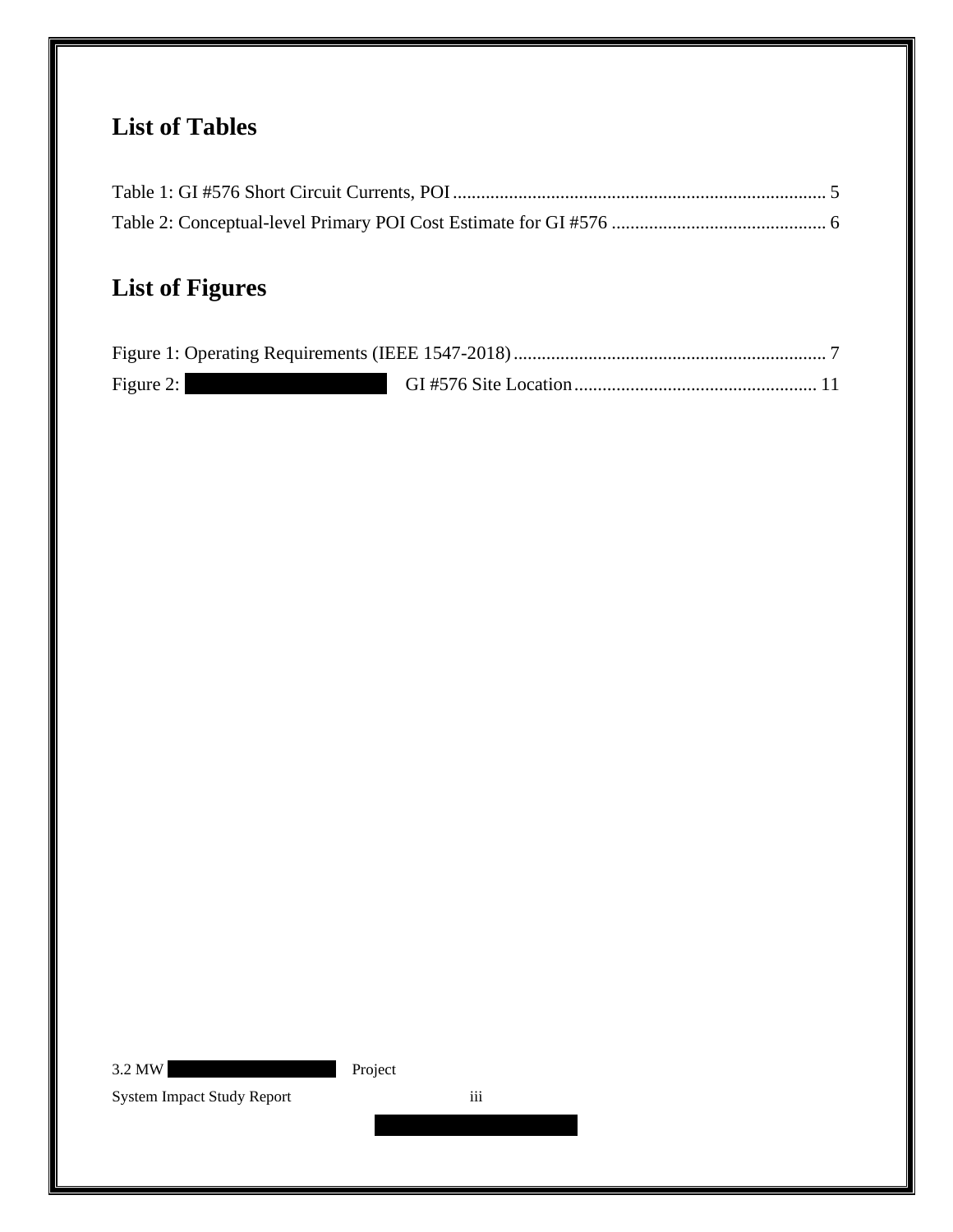## <span id="page-4-0"></span>**1.0 Introduction**

<span id="page-4-1"></span>

| has contracted with Idaho Power Company (IPC) to perform a<br>Generator Interconnection System Impact Study for the integration of the proposed 3.2 MW<br>project (the Project). The Project is located in IPC's<br>Region at<br>in<br>, Section 10 in<br>County, Idaho (See<br>Figure 2: POI of<br>$- GI \# 576$ in Appendix B). The Project is<br>Generation Interconnect queue number 576 (GI #576).                |
|------------------------------------------------------------------------------------------------------------------------------------------------------------------------------------------------------------------------------------------------------------------------------------------------------------------------------------------------------------------------------------------------------------------------|
| The Project has applied to connect to the IPC distribution system for an injection of 3.2 MW at a<br>single Point of Interconnection (POI) at a<br>kV distribution voltage<br>level. The POI is located 2.5 miles from the<br>substation at Latitude                                                                                                                                                                   |
| This report documents the basis for and the results of this system impact study for the GI #576<br>Generation Interconnection Customer. The report describes the proposed project, the<br>determination of project interconnection feasibility and estimated costs for integration of the<br>Project to the Idaho Power System. This report satisfies the feasibility study requirements of the<br>Idaho Power Tariff. |
| 2.0<br><b>Summary</b>                                                                                                                                                                                                                                                                                                                                                                                                  |
| The system impact of interconnecting the 3.2 MW Project to IPC's<br>substation was evaluated.                                                                                                                                                                                                                                                                                                                          |
| The proposed POI provided is in<br>-043 feeder service territory.                                                                                                                                                                                                                                                                                                                                                      |
| -043 is a lightly loaded feeder that already hosts a 75 kW electric<br>generator near the GI#576 POI and 82 kW of roof top solar net metering. The addition of 3.2<br><b>MW</b><br>Project GI#576 will closely match the load on<br>-043 and will require the installation of a deadline check at the<br>substation.                                                                                                   |
| The POI (<br>) is not currently served. There is a three-phase line that<br>comes close to the GI#576 POI that is on a facility charge. The 0.67 mile line will need to be<br>rebuilt double circuit three-phase<br>kV 336 AAC/#4 ACSR<br>conductor and an additional 0.04 mile of three phase<br>kV #4 ASCR<br>single circuit will need to be built.                                                                  |
| The preliminary power flow analysis indicated that interconnecting the<br>Project to<br>-043 will not adversely<br>impact the IPC system with the upgrades detailed in this report. Additionally, Operating<br>Requirements will require the generator to provide leading and lagging reactive power as<br>detailed in section 12.0 of this report.                                                                    |
| The Project will be required to control voltage in accordance with a voltage schedule as provided<br>by Idaho Power Grid Operations.                                                                                                                                                                                                                                                                                   |
| 3.2 MW<br>Project<br><b>System Impact Study Report</b><br>1                                                                                                                                                                                                                                                                                                                                                            |
|                                                                                                                                                                                                                                                                                                                                                                                                                        |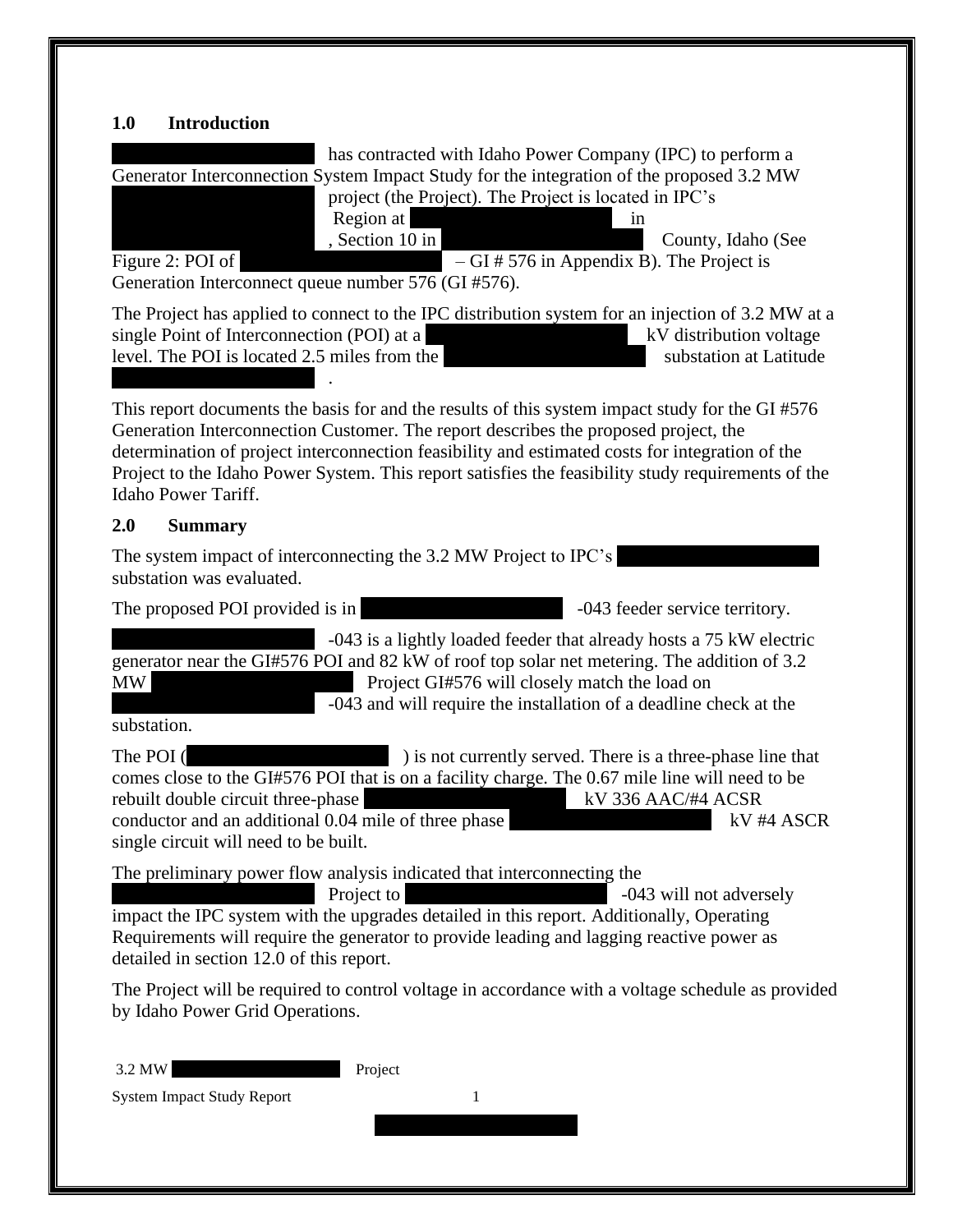Generator interconnection service, either as an Energy Resource or a Network Resource, does not in any way convey any right to deliver electricity to any specific customer or point of delivery.



- o This includes an SEL-421 protective relay, which requires 3-phase PTs, 3-phase CTs, and remote connectivity
- o Additionally, a single-phase PT shall be installed on the line side of the  $-043$  feeder at the

substation for deadline check

**• Rebuild a single circuit Example 18 AV 336 AAC to a double circuit**  $\overline{kV}$  336 AAC/#4 ACSR line section for approximately 0.67 miles from the XXXXXXXXXXXXXXX Primary Meter three-phase

 $kV$  service and a 0.04 mile single circuit build of three phase  $V#4$  ASCR conductor to the POI.

- Install new load tap changer controls on the substation transformer for generation reverse power flow.
- Customer provided communications for SCADA System.

The cost estimate includes direct equipment and installation labor costs, indirect labor costs and general overheads. These are cost estimates only and final charges to the customer will be based on the actual construction costs incurred. It should be noted that the preliminary cost estimates do not include the cost of the customer's owned equipment to construct the generation site or required communication circuits.

## <span id="page-5-0"></span>**3.0 Scope of Interconnection Transmission System Impact Study**

The Interconnection Transmission System Impact Study was completed, in accordance with Idaho Power Company Standard Generator Interconnection Procedures, to provide an evaluation of the system impacts of the interconnection of the proposed generating Project to the Idaho Power system. As listed in the Interconnection Transmission System Impact Study agreement, the Interconnection Transmission System Impact Study report provides the following information:

- identification of additional transformer load tap changer operations, voltage fluctuations (flicker) and additional feeder losses.
- identification of required reactive power support.
- identification of islanding conditions.
- identification of any circuit breaker short circuit capability limits exceeded as a result of the interconnection.

| 3.2 MW                            | Project |
|-----------------------------------|---------|
| <b>System Impact Study Report</b> |         |
|                                   |         |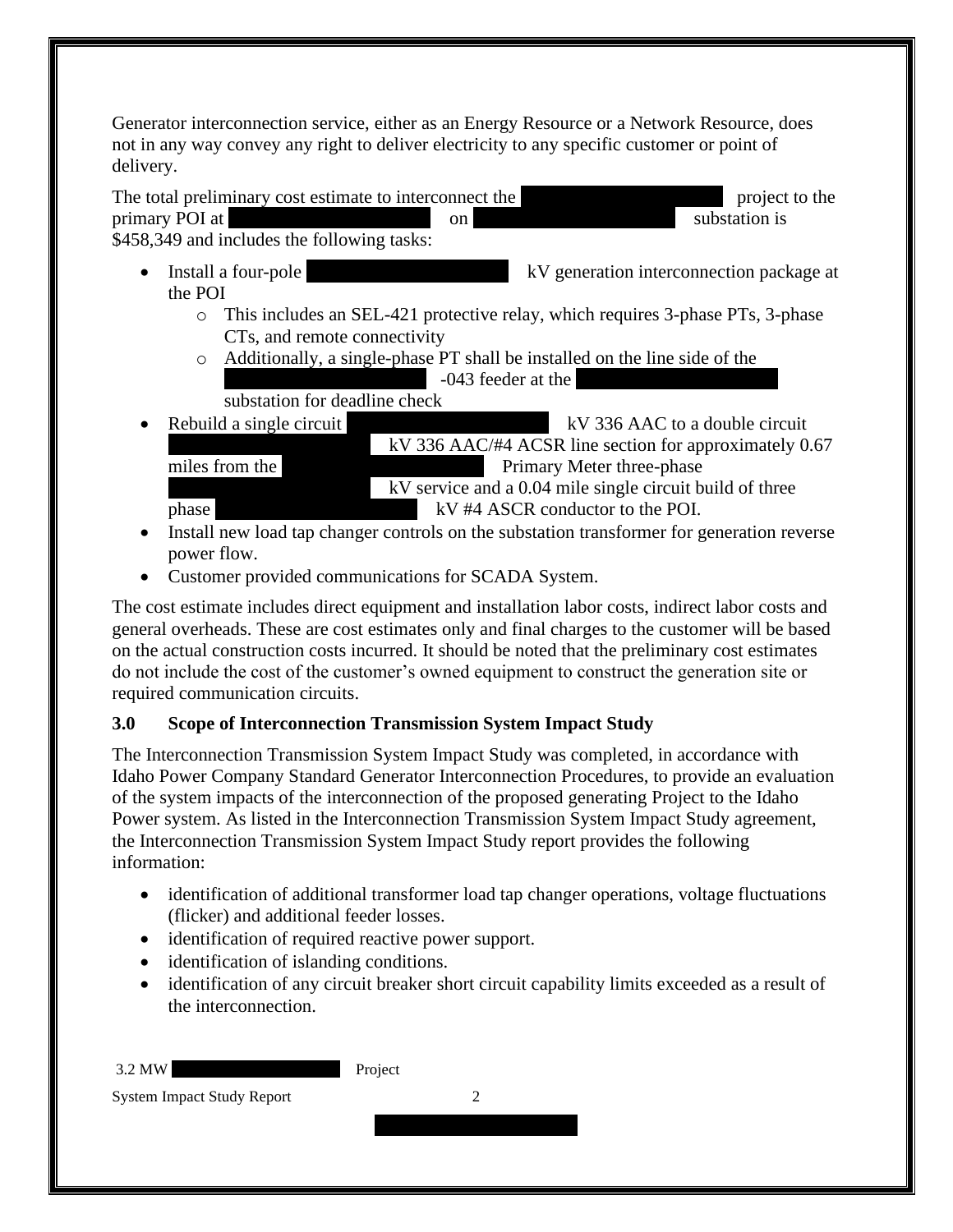- identification of any thermal overload or voltage limit violations resulting from the interconnection.
- description and non-binding estimated cost of facilities required to interconnect the Small Generating Facility to the IPC System and to address the identified short circuit and power flow issues.

All other proposed generation Projects prior to this Project in the Generator Interconnect queue were considered in this study. A current list of these Projects can be found in the Generation Interconnection folder located on the Idaho Power web site at the link shown below:

**<http://www.oatioasis.com/ipco/index.html>**.

#### <span id="page-6-0"></span>**4.0 Description of Proposed Generating Project**

 $\overline{X}$ , GI #576, consists of a single POI with two 1.6 MW 3 phase synchronous generators and has requested to connect to Idaho Power's

 $kV$  distribution system.  $kV$ 3.2 MW total injection at the POI be studied.

#### <span id="page-6-1"></span>**5.0 Description of Transmission Facilities**

The Project, GI #576, is in IPCO's load serving area and does not directly impact any monitored transmission path. However due to its proximity to both the this Transmission System Impact Study was studied with high flows on both paths and studied under heavy and light load conditions.

#### <span id="page-6-2"></span>**6.0 Description of Power Flow Case**

The Project was studied using DNV-GL SynerGEE load flow analysis software to analyze the impact to the  $-043$  distribution feeder. The Project was studied at peak load and minimum load conditions with all generators on the feeder generating at 100% output. The model included approximately 0.71 miles of new 3-phase #4 ASCR conductor on the -043 feeder to the Project POI.

The Project was also reviewed for potential impacts on the IPC transmission system. This study utilized the WECC approved 21LW1case as the starting point for the high path flow case, the 20HS3 case for the heavy load conditions, and the 20LSP1 case for the light load conditions of the studies.

The pre-contingency flows across the XXXXXXXXXXXXXXX /cut-planes were modeled near their respective ratings in order to capture the potential impact of the Project on the existing capabilities of the surrounding paths and the interconnected transmission systems. Performing the studies at these levels ensure that the Total Transfer Capability of the adjacent paths are not impacted by the Project.

The heavy and light load cases were used to study the impact to the local transmission system. The limits used for this analysis are as follows:

1. Voltage magnitude during normal operating steady-state must remain between 0.93 per unit and 1.05 per unit. If the post-transient voltage deviates from this range during N-1

| 3.2 MW                            | Project |  |
|-----------------------------------|---------|--|
| <b>System Impact Study Report</b> |         |  |
|                                   |         |  |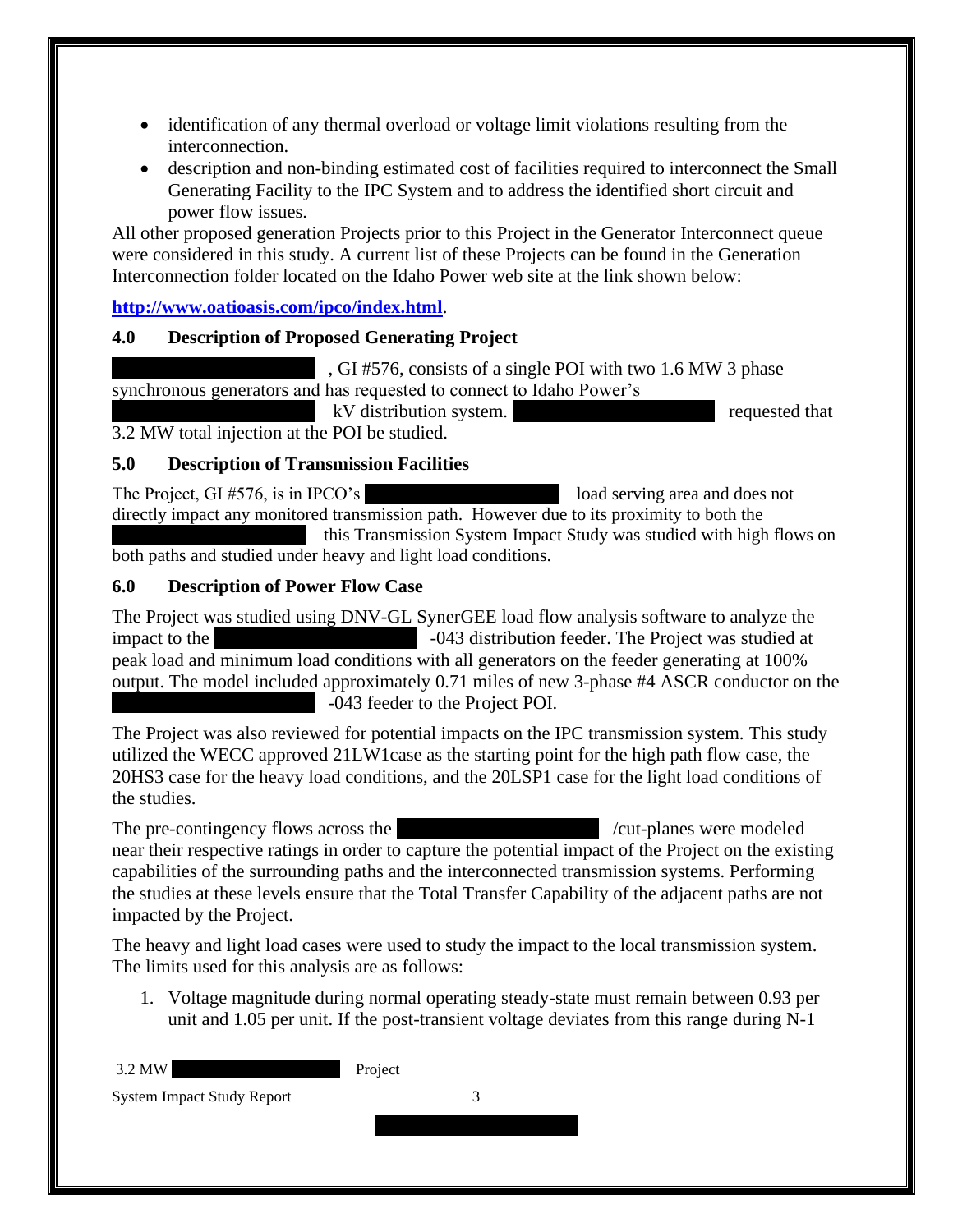conditions and an operating procedure can be taken to return the voltage to the required range without creating a four-terminal line, then network upgrades are not required.

- 2. Line loading must be less than 100% of line rating during normal steady-state operation. Steady-state line loading above 100% requires network upgrades.
- 3. Post-transient line overloading that does not exceed the emergency line rating resulting from an N-1 contingency is acceptable if an operating procedure can be taken to reduce the line loading below 100% without creating a four-terminal line.
- 4. Post-transient line loading above the emergency line rating resulting from an N-1 contingency requires network upgrades.

### <span id="page-7-0"></span>**7.0 Power Flow Analysis Study Results**

The distribution modeling studies showed that using #4 ASCR conductor will ensure that voltage requirements should be met at the POI, even during periods of light load and peak Project output.

The impact of the proposed Project on the IPC transmission system was analyzed. Results from the studies performed indicate the addition of the Project, GI #576, will not result in N-1 contingency violations impacting either transmission path or any local transmission system elements.

### **8.0 Description of Substation Facilities**



#### <span id="page-7-1"></span>**9.0 Description of Distribution Facilities**

The Project was studied with a XXXXXXXXXXXXXXX kV connection to  $-043$ . This is a grounded-wye feeder operating at kV. The Project must have a grounded-wye transformer connection on the IPC side, as well as a wye connection on the Project side of the transformer. Refer to Appendix A, Section 3, for additional grounding requirements.

 $X \times X \times X$ 

3.2 MW Project

System Impact Study Report 4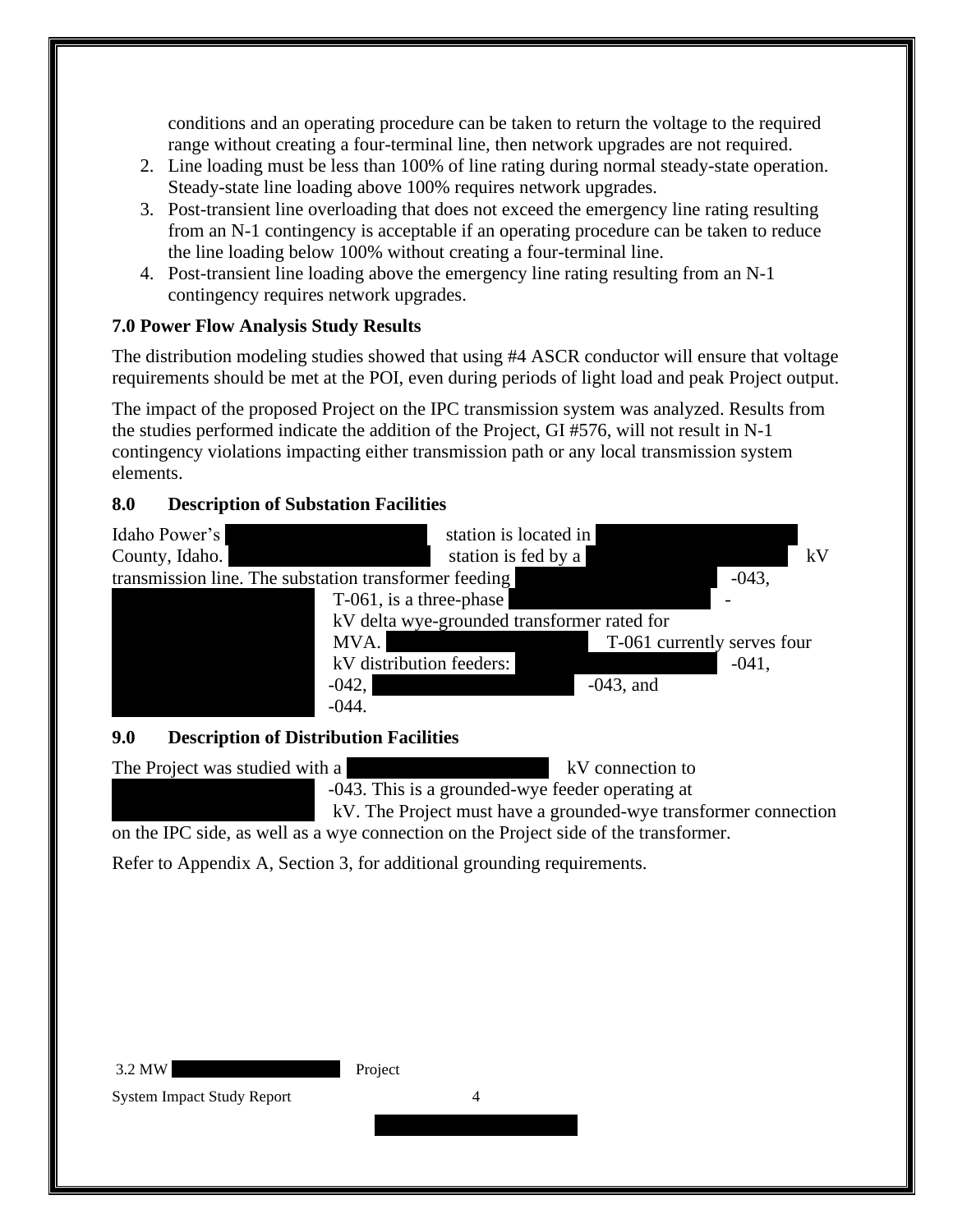#### <span id="page-8-0"></span>**10.0 Short Circuit Study Results**

| ∩                              |        |        |        |
|--------------------------------|--------|--------|--------|
| Fault Study (w/ GINT#576)      |        |        |        |
| <b>Location</b>                | SLG(A) | LTL(A) | 3PH(A) |
| @043A FEEDER<br><b>BREAKER</b> | 328.7  | 265.7  | 245    |
| $\omega$<br>kV POI             | 410.1  | 271.9  | 250.3  |

#### <span id="page-8-2"></span>**Table 1: GI #576 Short Circuit Currents, POI**

The protection package would be a standard SEL-421 interconnection relay, setup with a standard 4-pole installation. The 4-pole setup includes a 3-phase PT on the IPC side of the recloser and a single-phase PT on the customer side of the recloser for dead-checking prior to recloser closing. Since the interconnection is greater than 3MW, the protection package will require a remote access communication connection.

Additionally, dead-line check will need to be installed at the substation for  $-043$ .

The fault current contribution from the synchronous generators does not exceed any circuit breaker rating.

#### <span id="page-8-1"></span>**11.0 Description of Required Facility Upgrades**

The following upgrades will be required to IPC-owned facilities to facilitate the interconnection of GI #576:

- Install a four-pole  $kV$  generation interconnection package at the POI
	- o This includes an SEL-421 protective relay, which requires 3-phase PTs, 3-phase CTs, and remote connectivity

| 3.2 MW                            | Project |
|-----------------------------------|---------|
| <b>System Impact Study Report</b> |         |
|                                   |         |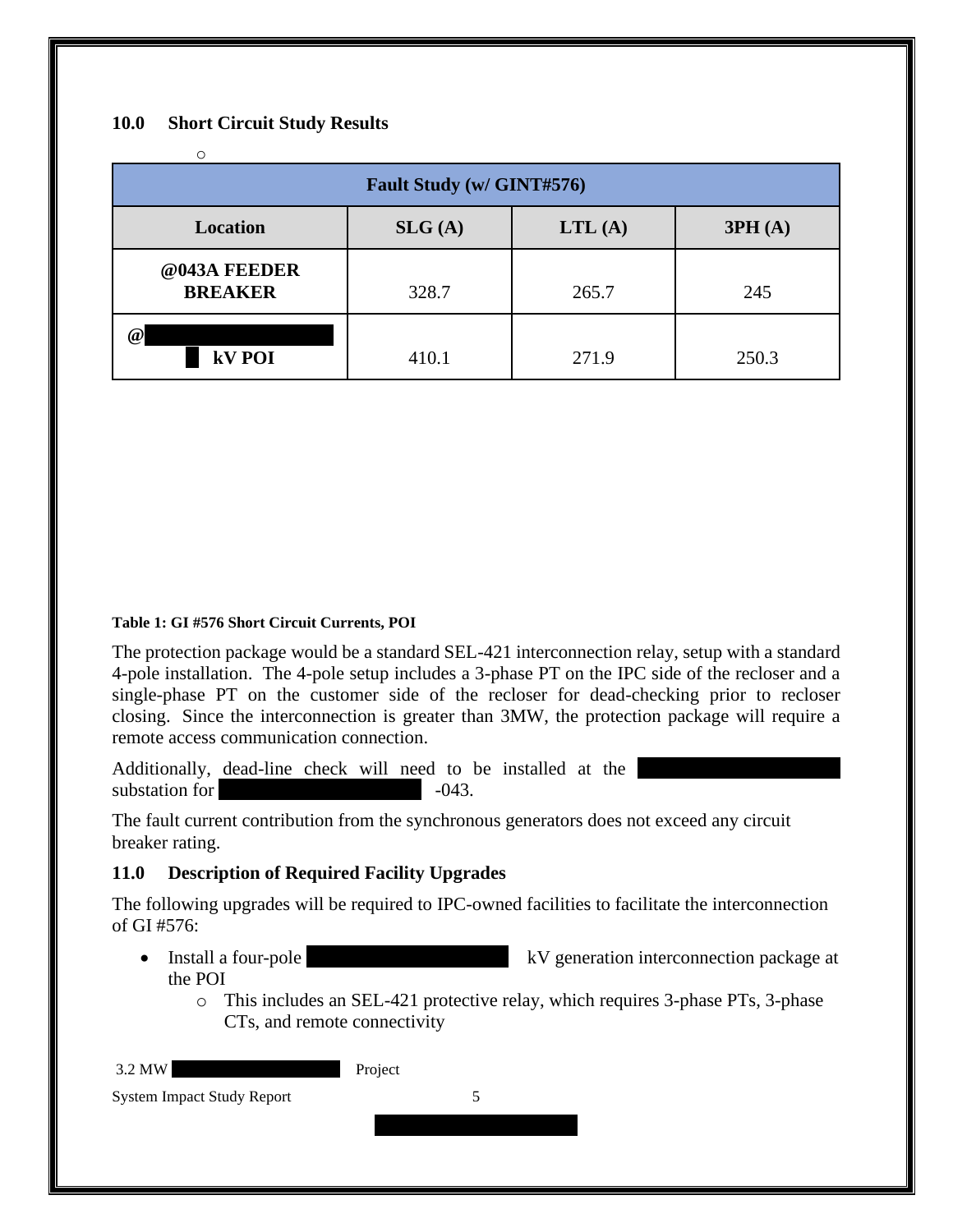- o Additionally, a single-phase PT shall be installed on the line side of the  $-043$  feeder at the
- substation for deadline check **• Rebuild a single circuit KV 336 AAC to a double circuit**  $kV$  336 AAC/#4 ACSR line section for approximately 0.67 miles from the XXXXXXXXXXXXXXX Primary Meter three-phase  $kV$  service and a 0.04 mile single circuit build of three phase  $V_{\text{A}}$  and  $V_{\text{A}}$  and  $V_{\text{A}}$  and  $V_{\text{A}}$  and  $V_{\text{B}}$  are  $V_{\text{B}}$  and  $V_{\text{B}}$  are  $V_{\text{B}}$  and  $V_{\text{B}}$  are  $V_{\text{B}}$  and  $V_{\text{B}}$  are  $V_{\text{B}}$  are  $V_{\text{B}}$  and  $V_{\text{B}}$  are  $V_{\text{B}}$  are  $V_{\text{$
- Install new load tap changer (LTC) controls on the substation transformer for generation reverse power flow.
- Customer provided communications for SCADA System.

See the conceptual-level cost estimate in Table 1.

| <b>Item of Work</b>                                      | <b>Estimate</b> |
|----------------------------------------------------------|-----------------|
| Generation interconnection and protection package        | \$203,000       |
| Substation upgrades                                      | \$11,600        |
| Distribution upgrades                                    | \$185,600       |
| Transmission upgrades                                    | \$0             |
| Unloaded costs                                           | \$400,200       |
| 20% Contingency (1)                                      | \$0             |
| Total unloaded costs                                     | \$400,200       |
| Overheads (2)                                            | \$58,149        |
| Total Conceptual-level Cost Estimate in 2019 dollars (3) | \$458,349       |

#### <span id="page-9-0"></span>**Table 2: Conceptual-level Primary POI Cost Estimate for GI #576**

(1) This cost estimate does not include any contingency to cover unknown events and occurrences or any changed circumstances. Idaho Power typically applies a contingency that ranges from 10-30% of the project cost, depending on the intricacies of the project and the status of the design, but no such amount is included in this cost estimate. Actual costs could deviate from the estimate.

(2) Overhead costs cover the indirect costs associated with the Project.

(3) This cost estimate includes direct equipment, material, labor, overheads, and contingency as shown.

- Note that this estimate does not include the cost of the customer's equipment/facilities.
- Note that the overhead rates are subject to change during the year.

3.2 MW Project

System Impact Study Report 6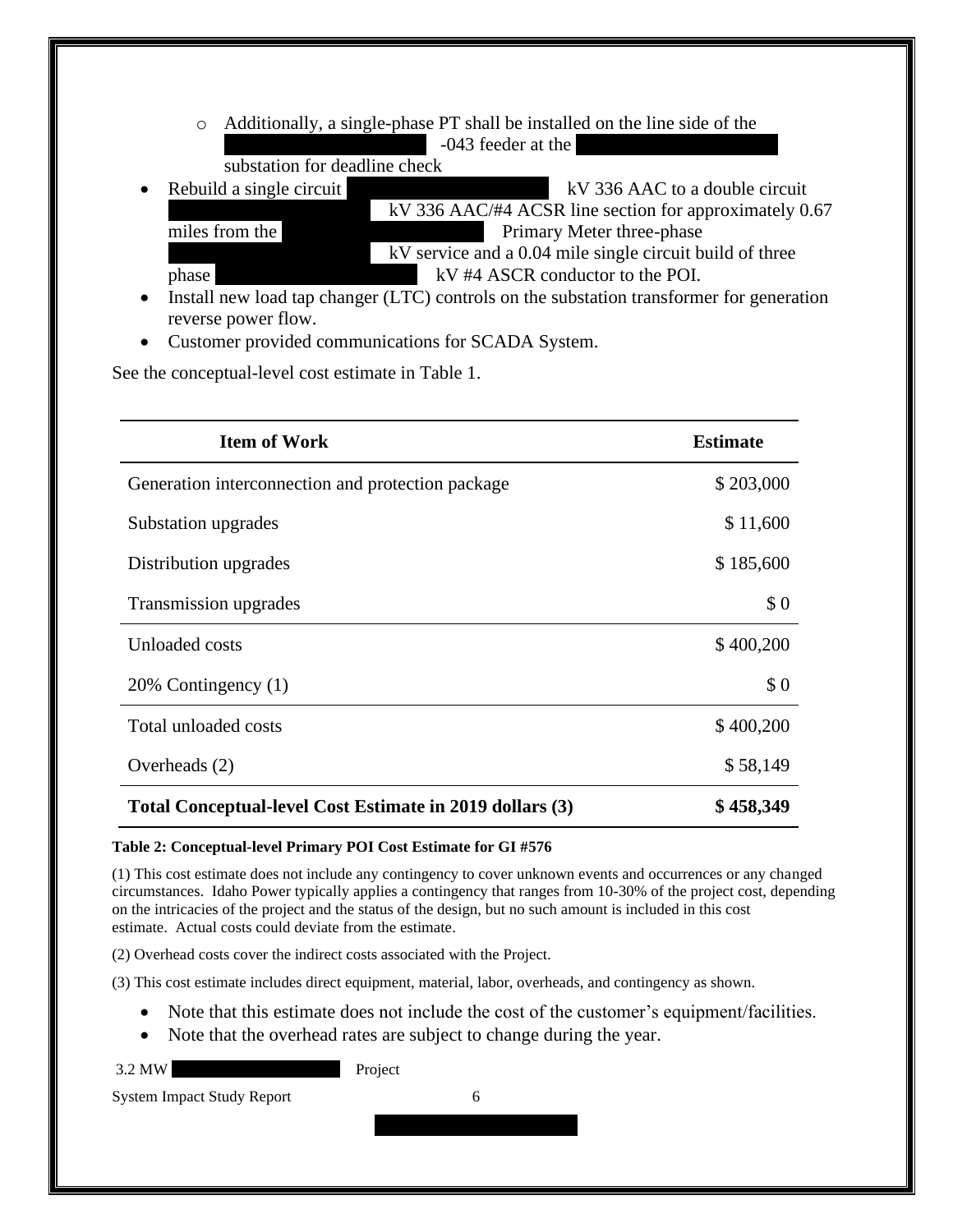- These are estimated costs only and final charges to the customer will be based on the actual construction costs incurred.
- These are non-binding conceptual level cost estimates that will be further refined upon the request and completion of Transmission and Distribution Facility Studies.

<span id="page-10-0"></span>



**Figure 1: Operating Requirements (IEEE 1547-2018)**

<span id="page-10-1"></span>The Project shall be capable of injecting reactive power (over-excited) equal to 1760 kVAr and absorbing reactive power (under-excited) equal to 1000 kVAr at all active power output between 20% and 100% of nameplate active power rating as defined in IEEE 1547-2018 Category A reactive power capability and shown in Figure 1. This is the requirement for the entire project and not just one generator. For clarification:

- Between 20% and 100% of nameplate active power each generator shall be capable of supporting 880 kVAr and absorbing reactive power of 500 kVAr.
- Between 20% and 100% of nameplate active system power; when both generators are available, the system shall be capable of supporting 1760 kVAr and absorbing reactive power of 1000 kVAr.

| 3.2 MW                            | Project |
|-----------------------------------|---------|
| <b>System Impact Study Report</b> |         |
|                                   |         |
|                                   |         |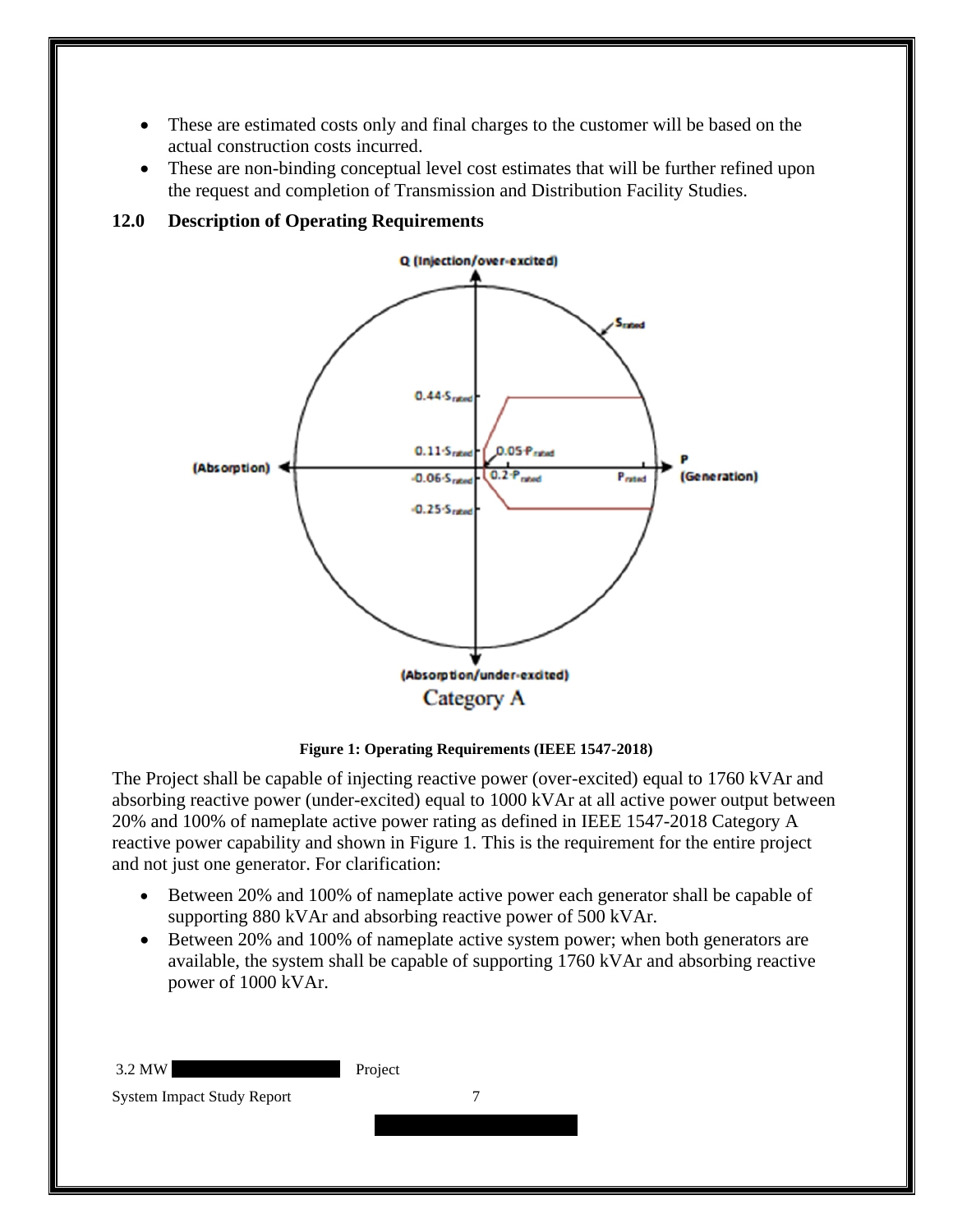The Project will be required to control voltage in accordance with a voltage schedule as provided by Idaho Power Grid Operations.

Voltage flicker at startup and during operation will be limited to less than 5% as measured at the POI. The allowable voltage flicker limit is further reduced during operation due to multiple voltage fluctuations per hour or minute, per Idaho Power's T&D Advisory Information Manual.

The Project is required to comply with the applicable voltage fluctuation limits found in IEEE Standard 1453-2004 *IEEE Recommended Practice for Measurement and Limits of Voltage Fluctuations and Associated Light Flicker on AC Power Systems.* 

The Project is required to comply with the applicable Voltage and Current Distortion Limits found in IEEE Standard 519-2014 *IEEE Recommended Practices and Requirements for Harmonic Control in Electrical Power Systems*.

Additional operating requirements for the Project may be identified in the System Impact Study when it is performed.

#### <span id="page-11-0"></span>**13.0 Conclusion**

The requested interconnection of the XXXXXXXXXXXX Project, GI #576, to Idaho Power's system was studied. The Project will interconnect to  $-043$ feeder at the XXXXXXXXXXXXXXX kV distribution voltage level.

The results of this study confirm that  $GI \#576$ , will not adversely impact the IPC system with the upgrades detailed in this report. A four-pole generation interconnect package at the POI, adding 0.71 miles of XX #4 ACSR parallel line section, substation transformer LTC upgrade, and deadline check at the

substation are required to integrate the 3.2 MW project. Operating Requirements will require the generator to provide leading and lagging reactive power as detailed in section 12.0 of this report.

All generation Projects in the area ahead of the Project in the IPC generation interconnection queue and their associated transmission system improvements were included in this study.

The estimated cost to interconnect GI  $#576$  to the IPC system at the -043 feeder at the  $V$  point of interconnection considered in this study is approximately \$458,349 at the POI.

Generator interconnection service, either as an Energy Resource or a Network Resource, does not in any way convey any right to deliver electricity to any specific customer or point of delivery. Transmission requirements to integrate the Project will be determined during the System Impact Study phase of the generator interconnection process.

 $X \times X \times X$ 

3.2 MW Project

System Impact Study Report 8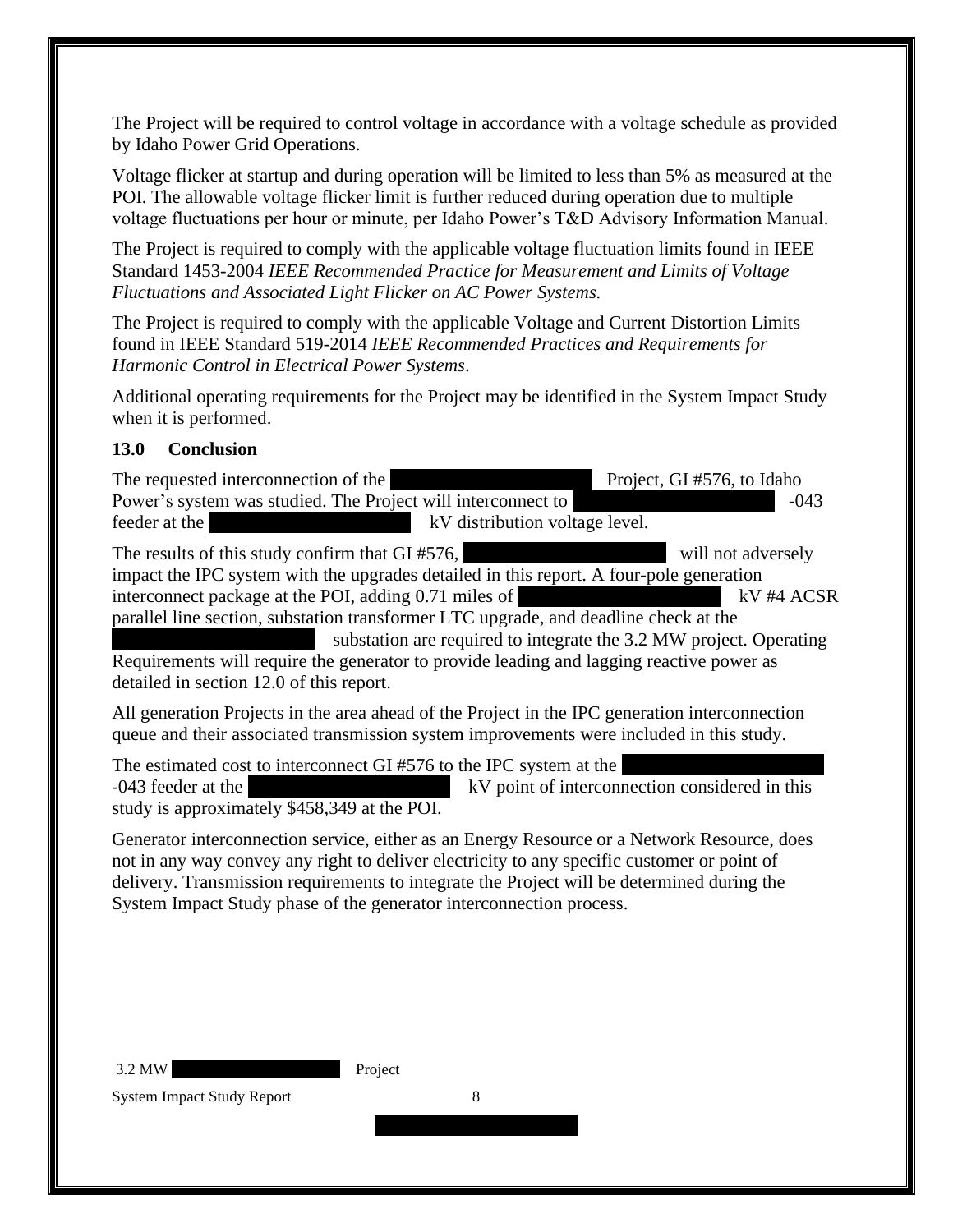#### **APPENDIX A**

#### <span id="page-12-1"></span><span id="page-12-0"></span>**A-1.0 Method of Study**

The Transmission System Impact Study plan inserts the Project up to the maximum requested injection into the selected Western Electricity Coordinating Council (WECC) power flow case and then, using Power World Simulator or GE's Positive Sequence Load Flow (PSLF) analysis tool, examines the impacts of the new resource on Idaho Power's transmission system (lines, transformers, etc.) within the study area under various operating and outage scenarios. The WECC and Idaho Power reliability criteria and Idaho Power operating procedures were used to determine the acceptability of the configurations considered. The WECC case is a recent case modified to simulate stressed but reasonable pre-contingency energy transfers utilizing the IPC system. For distribution feeder analysis, Idaho Power utilizes DNV·GL's SynerGEE Electric software.

#### <span id="page-12-2"></span>**A-2.0 Acceptability Criteria**

The following acceptability criteria were used in the power flow analysis to determine under which system configuration modifications may be required:

The continuous rating of equipment is assumed to be the normal thermal rating of the equipment. This rating will be as determined by the manufacturer of the equipment or as determined by Idaho Power. Less than or equal to 100% of continuous rating is acceptable.

Idaho Power's Voltage Operating Guidelines were used to determine voltage requirements on the system. This states that, in part, distribution voltages, under normal operating conditions, are to be maintained within plus or minus 5% (0.05 per unit) of nominal at each meter or POI on the feeder. Therefore, voltages greater than or equal to 0.95 pu voltage and less than or equal to 1.05 pu voltage are acceptable.

Voltage flicker during the starting or stopping of the generator will be limited to less than 5% as measured at the POI. Allowable voltage flicker limit is further reduced during operation due to multiple voltage fluctuations per hour or minute, per Idaho Power's T&D Advisory Information Manual.

Idaho Power's Reliability Criteria for System Planning was used to determine proper transmission system operation.

All customer generation must meet IEEE 519, IEEE1453, IEEE1547, and ANSI C84.1 Standards.

All other applicable national and Idaho Power standards and prudent utility practices were used to determine the acceptability of the configurations considered.

The stable operation of the system requires an adequate supply of volt-amperes reactive (VARs) to maintain a stable voltage profile under both steady-state and dynamic system conditions. An inadequate supply of VARs will result in voltage decay or even collapse under the worst conditions.

| 2.333 MW                          | Project |
|-----------------------------------|---------|
| <b>System Impact Study Report</b> |         |
|                                   |         |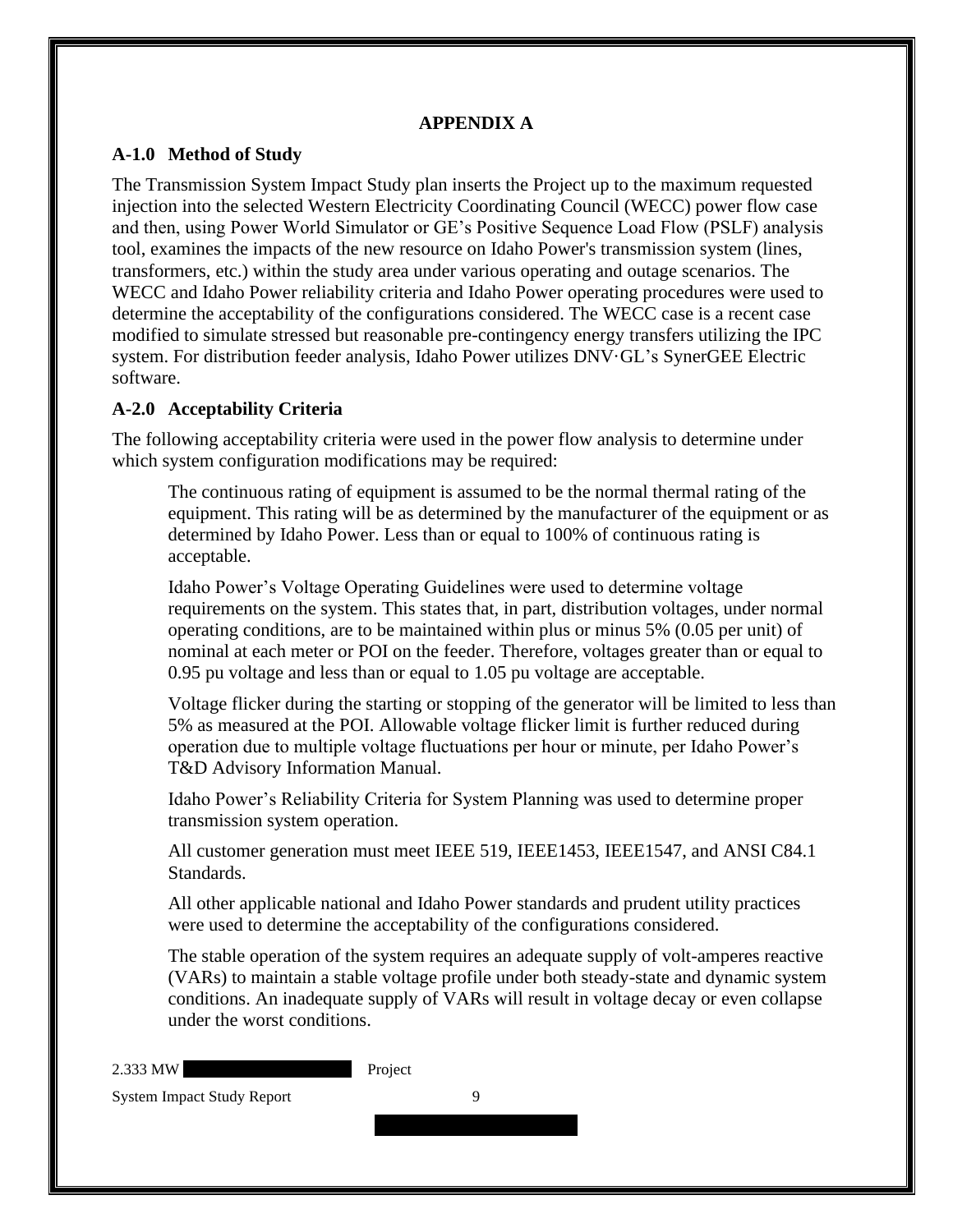Equipment/line/path ratings used will be those that are in use at the time of the study or that are represented by IPC upgrade Projects that are either currently under construction or whose budgets have been approved for construction in the near future. All other potential future ratings are outside the scope of this study. Future transmission changes may, however, affect current facility ratings used in the study.

### <span id="page-13-0"></span>**A-3.0 Grounding Guidance**

IPC requires interconnected transformers on the distribution system to limit their ground fault current to 20 amps at the Point of Interconnection.

### <span id="page-13-1"></span>**A-4.0 Electrical System Protection Guidance**

IPC requires electrical system protection per Requirements for Generation Interconnections found on the Idaho Power Web site,

### <https://docs.idahopower.com/pdfs/BusinessToBusiness/FacConnReq.pdf>

#### <span id="page-13-2"></span>**A-5.0 WECC Coordinated Off-Nominal Frequency Load Shedding and Restoration Requirements**

IPC requires frequency operational limits to adhere to WECC Under-frequency and Overfrequency Limits per the WECC Coordinated Off-Nominal Frequency Load Shedding and Restoration Requirements available upon request.

3.2 MW Project

System Impact Study Report 10